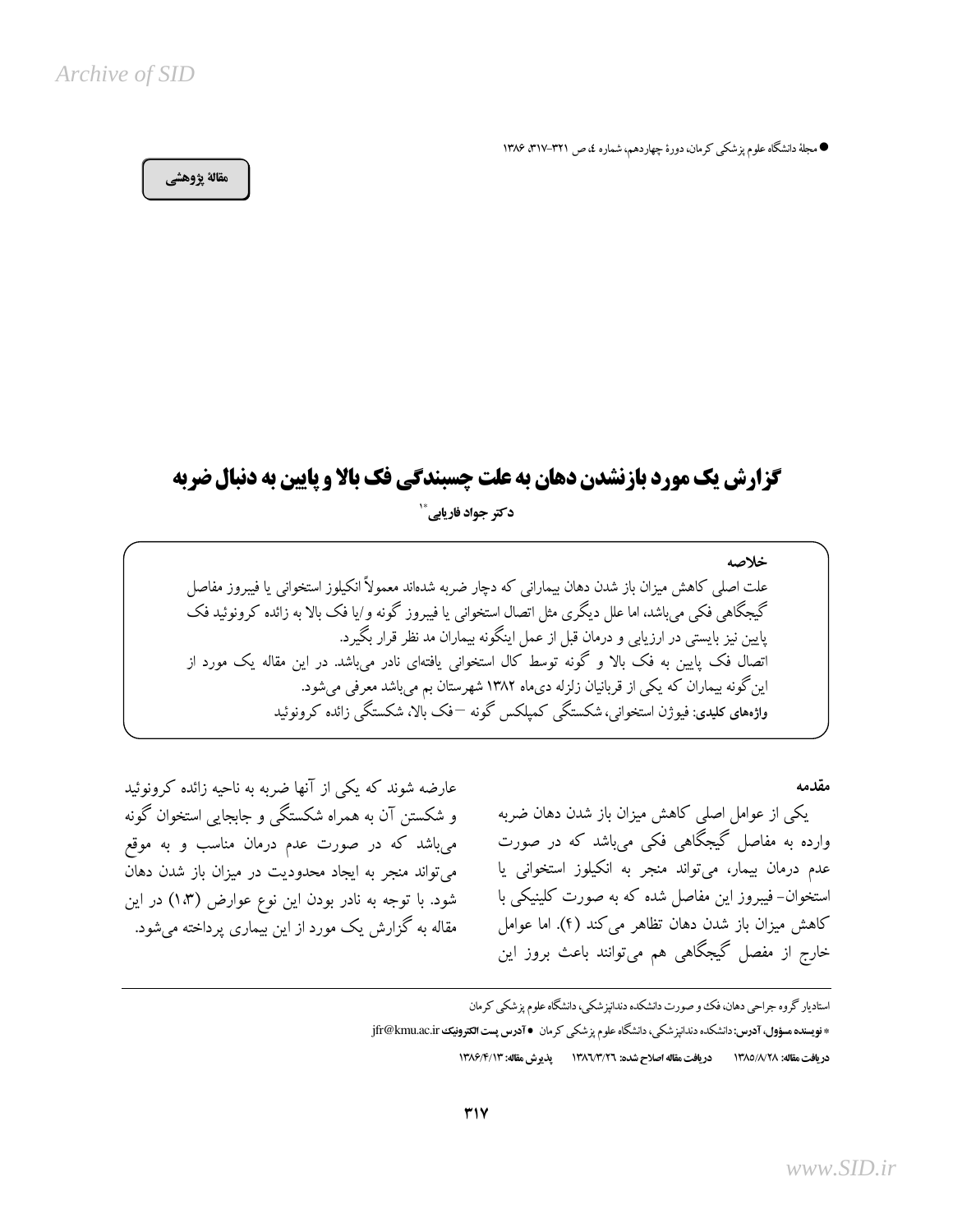فاريابي

گزارش مورد



شكل ۲: راديوگرافي پانوراميك قبل از عمل بيمار

در رادیوگرافی پانورکس تهیه شده از بیمار هیچگونه علائم غیرطبیعی و کال استخوانی در نواحی مفاصل گیجگاهی فکی دو طرف وجود نداشت اما تشکیل استخوان اضافه و کال استخوانی و از بین رفتن زائده کرونوئید فک تحتاني و چسبندگي آن به گونه و توبروزيته فک بالا در سمت راست قابل توجه بود (شکل ۲). یافتههای فوق بعد از انجام سی تی اسکن از استخوانهای صورت بیمار تأیید شد (شکل ۳).

بیمار پس از ارزیابی های لازم به اطاق عمل هدایت و تحت بی هوشی از طریق Naso-endo tracheal Intubation) NET که با استفاده از دستگاه فیبراپتیک گذاشته شد مورد عمل جراحی خارج کردن کال استخوانی وسیع ناحیه گونه – زائده کرونوئید و توبروزیته ماگزیلا در سمت راست از طریق برش داخل دهانی قرار گرفت و حدود چهار سانتیمتر مکعب قطعات استخوانی از ناحیه یاد شده خارج گردید. همچنین چسبندگیهای بافت نرم ناحیه که باعث کمک به کاهش در میزان باز شدن دهان شده بود آزاد و بافت اسکار از ناحیه خارج شد. لازم به توضیح است که در حین انجام عمل جراحی هیچگونه ساختمان آناتومیک نرمال در ناحیه کرونوئید – توبروزیته، ماگزیلاوگونه راست

حدود ۲۰ ماه پس از وقوع زلزله شهرستان بم یک خانم ۴۹ ساله برای درمان کاهش میزان باز شدن دهان به اندازه حدود ۴ میلی متر معرفی شد (شکل ۱). بیمار در حین زلزله دچار آسیب به ناحیه صورت شده بود و در تاریخچه پزشکی وی انجام یک بار عمل جراحی ترمیم شکستگی گونه راست در مرکز یزشکی دیگری به صورت درمان و تکنیک نا مناسب وجود داشت (شکل ۲). این جراحی به روش داخل دهانی و گذاشتن مینی پلیت در ناحیه سینوس ماگزیلا و در مجاورت ریشه دندان مولر اول فک بالا و به احتمال زیاد برای درمان شکستگی گونه انجام شده بود که از نظر اصول علمی این روش برای درمان شکستگی كميلكس گونه (ZMC fracture) تكنيكي، اشتباه مي باشد و در هیچ کدام از روشهای پذیرفته شده برای درمان این گونه شکستگی ها از روش غیر علمی فوق استفاده نمی شود (۱). این بیمار هیچگونه سابقه کاهش باز شدن دهان و ضربه به ناحیه صورت و فکها را قبل از زلزله ذکر نمی کرد.



شکل ۱. *فو تو گرافی قبل از عمل بی*مار حله کثر میزان باز شدن دهان به میزان تقریبی ۴ میلی متر است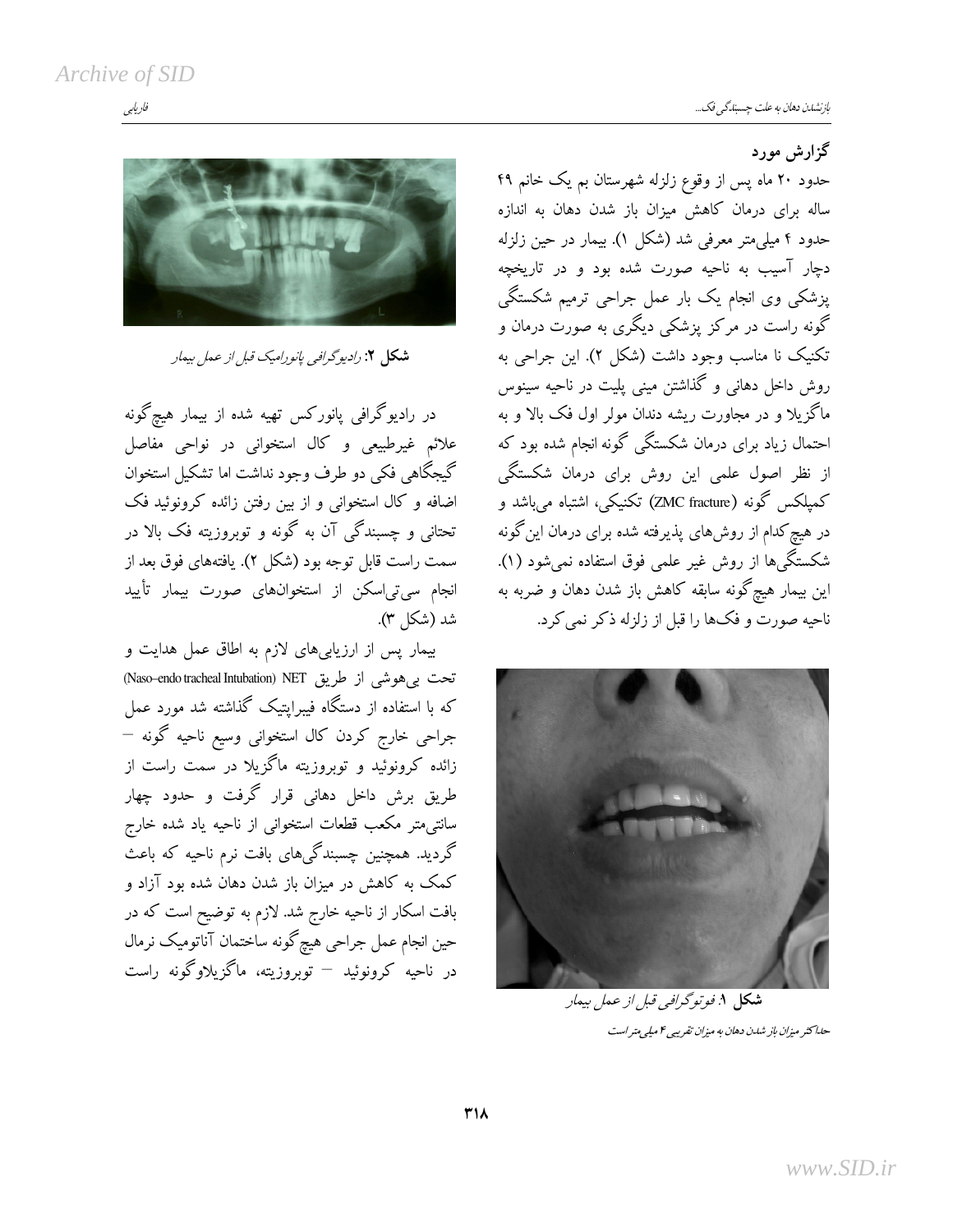

**شکل ۴**. فوتوگرافی ۶ ماه پس از عمل بیمار میزان بازشدن در حد قابل قبول است

ضربات وارده به مفاصل گیجگاهی فکی از عوامل اصلی و شناخته شده كاهش ميزان باز شدن دهان هستند (٩٨-٣١ درصد موارد). در مرحله بعد ابتلای این مفاصل به عفونت سیستمیک و یا موضعی (۴۹-۱۰ درصد موارد) و در یی آن ايجاد انكيلوز در اين مفاصل را مي توان نام برد (٤٠٤). همچنین در مرور منابع مختلف از فیوژن استخوانی مادرزادی فک پایین به کمیلکس گونه و توبروزیته فک بالا نیز یاد شده است (۴،۲۸۵).

از عوامل خارج از مفاصل گیجگاهی فکی هم که باعث کاهش میزان باز شدن دهان شوند میتوان به چسبندگی (Fusion) استخوانهای زائده کرونوئید به گونه و/یا ناحیه توبروزیته فک بالا متعاقب وارد آمدن ضربه و ایجاد شکستگی در این نواحی، بیماریهای سیستمیک مثل آرتریت روماتوئید و پسوریازیس، عفونتهای صورتی، شکستگی یا استئوتومی فک پایین و جراحی برداشتن تومور در ناحیه pterygoid fossa اشاره کرد (۱،۴،۷،۹). به هر حال تعداد موارد كاهش ميزان باز شدن دهان به دنبال



**شکل ۳:** سی*ی نی اسکن های قبل از عمل بی*مار

مشاهده نمیشد. پس از انجام عمل جراحی و ترخیص بیمار از بیمارستان فیزیوترایی روزانه به مدت ۲ هفته انجام شد و ۶ ماه پس از انجام عمل جراحی باز شدن دهان به میزان قابل قبولی در حد۴۰-۳۵ میلی متر رسید و بیمار از انجام عمل رضايت كامل داشت (شكل ۴).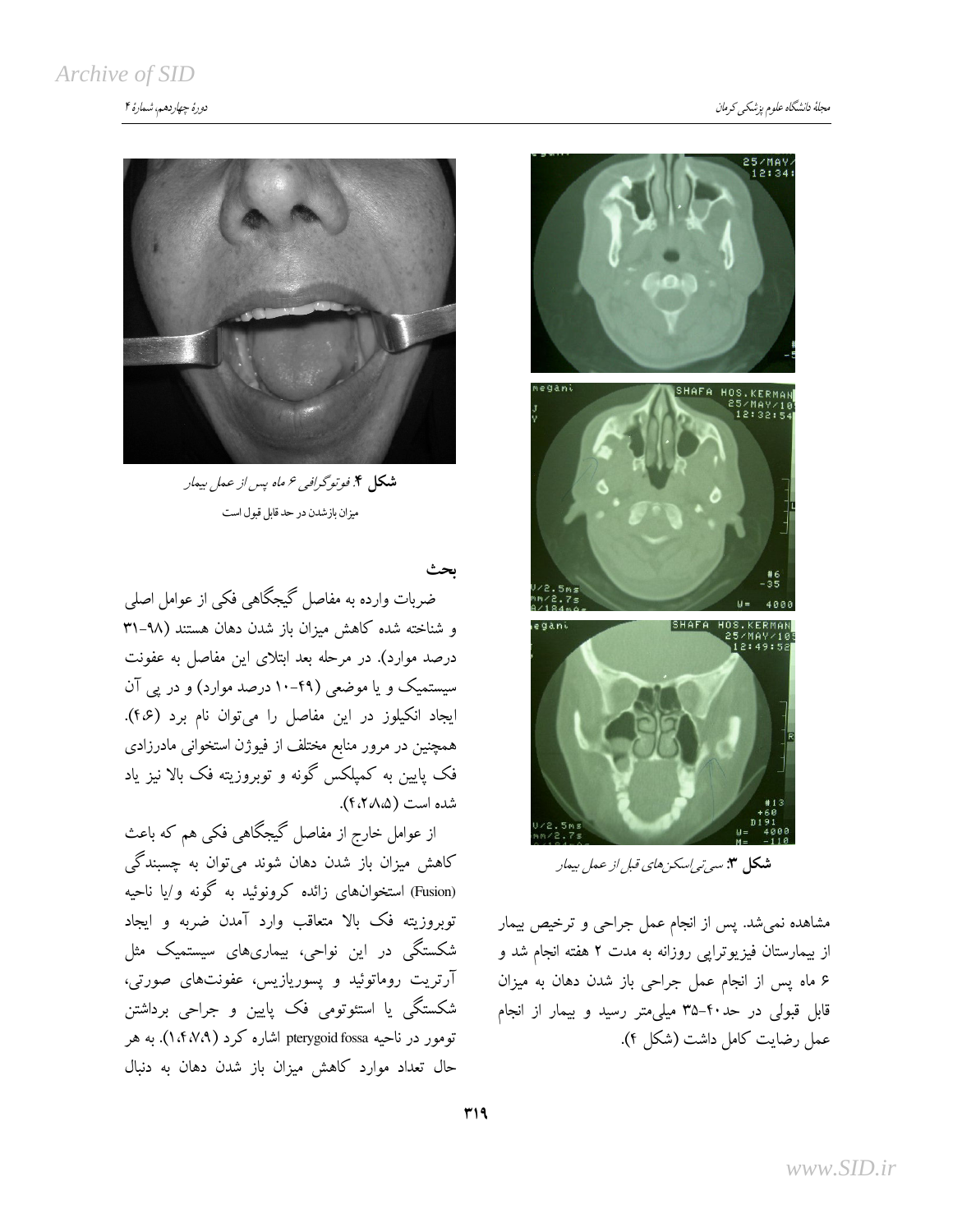فاريابي

در رادیوگرافی یانورامیک و سی تی|سکن تھیه شده قبل

از عمل جراحی نهایی بیمار آناتومی ناحیه کاملاً دستخوش

تغیر شده و تنها کال استخوانی وسیع که باعث چسبندگی

استخوانی توبروزیته ماگزیلا، باترس گونه و زائده کرونوئید

به یکدیگر شده است قابل رؤیت بود که میتواند دال بر

وجود شکستگی در استخوان گونه و زائده کرونوئید فک

یایین در زمان وقوع حادثه باشد و چنانچه در مرحله اول به

این شکستگی و درمان مناسب آنها توجه می شد به احتمال

زیاد از ایجاد فیوژن استخوانهای شکسته شده به یکدیگر و

بنابراین در درمان شکستگی های ناحبه صورت بایستی

به شکستگی های همزمان زائده کرونوئید فک پایین و گونه

خصوصاً انواع Depressed fracture گونه توجه کافی داشت

چون به دنبال وجود شکستگی در این نواحی و خونریزی

در ناحیه، پتانسیل جوش خوردن نامناسب این قطعات

آناتومیک به یکدیگر (malunion) و ایجاد محدودیت در باز

شدن دهان به علتی غیر از درگیری مفاصل گیجگاهی فکی

وجود دارد که با ارزیابی صحیح و درمان مناسب بیمار

می توان از وقوع آنها در بیماران جلوگیری نمود.

بروز انکیلوز جلوگیری می شد.

شکستگی های گونه (zygomatic complex fracture) در مرور منابع بسیار نادر است (۳،۱) و محتمل ترین علت این امر فشار وارده توسط بدنه استخوان گونه روی زائده کرونوئید فک پایین است البته انکیلوز استخوانی و یا فیبروز استخوانی زائده کرونوئید به قوس گونه هم میتواند عاملی برای كاهش ميزان باز شدن دهان باشد.

جنانچه شکستگی استخوان گونه به صورت صحیح جا انداخته نشود ممکن است نیاز به استئوتومی گونه و جايگزينې صحيح استخوان گونه جهت ايجاد حركت مناسب در فک پایین و بدون گیر کردن به عناصر آناتومیک اطراف پاشد (۱).

در بیمار معرفی شده با توجه به عدم دسترسی به گرافی های تهیه شده در زمان درمان اولیه بیمار به دنبال تروما نمی توان تشخیص دقیق شکستگی های ایجاد شده را مورد بحث و بررسی قرار داد و آنچه که از عمل جراحی قبلی بیمار قابل گزارش میباشد وجود یک عدد پلیت است که به صورت نابجا در دیواره قدامی سینوس ماگزیلر گذاشته شده ىود.

#### **Summary**

#### Inability of Mouth Opening after Traumatic Maxillomandibular Fusion: a Case Report Faryabi J., D.D.S.<sup>1</sup>

1. Assistant Professor of Maxillofacial Surgery, School of Dentistry, Kerman University of Medical Sciences and Health Services, Kerman, Iran

The main cause of decreased mouth opening in patients suffered from trauma is bony or fibrous ankylosis of temporomandibular joint, but other causes such as fibrous or bony union of zygoma and / or maxilla to the coronoid process of the mandible must be considered in preoperative management of such cases.

Bony union of the mandible to the maxilla and zygoma is rare. In this report, one case, a victim of earthquake (Bam city, December 2002) with the diagnosis of traumatic maxillomandibular fusion and the performed therapeutic procedure are described.

Key words: Bony fusion, Zygomatico - maxillary complex fracture, Coronoid process fracture

Journal of Kerman University of Medical Sciences, 2007; 14(4):317-321